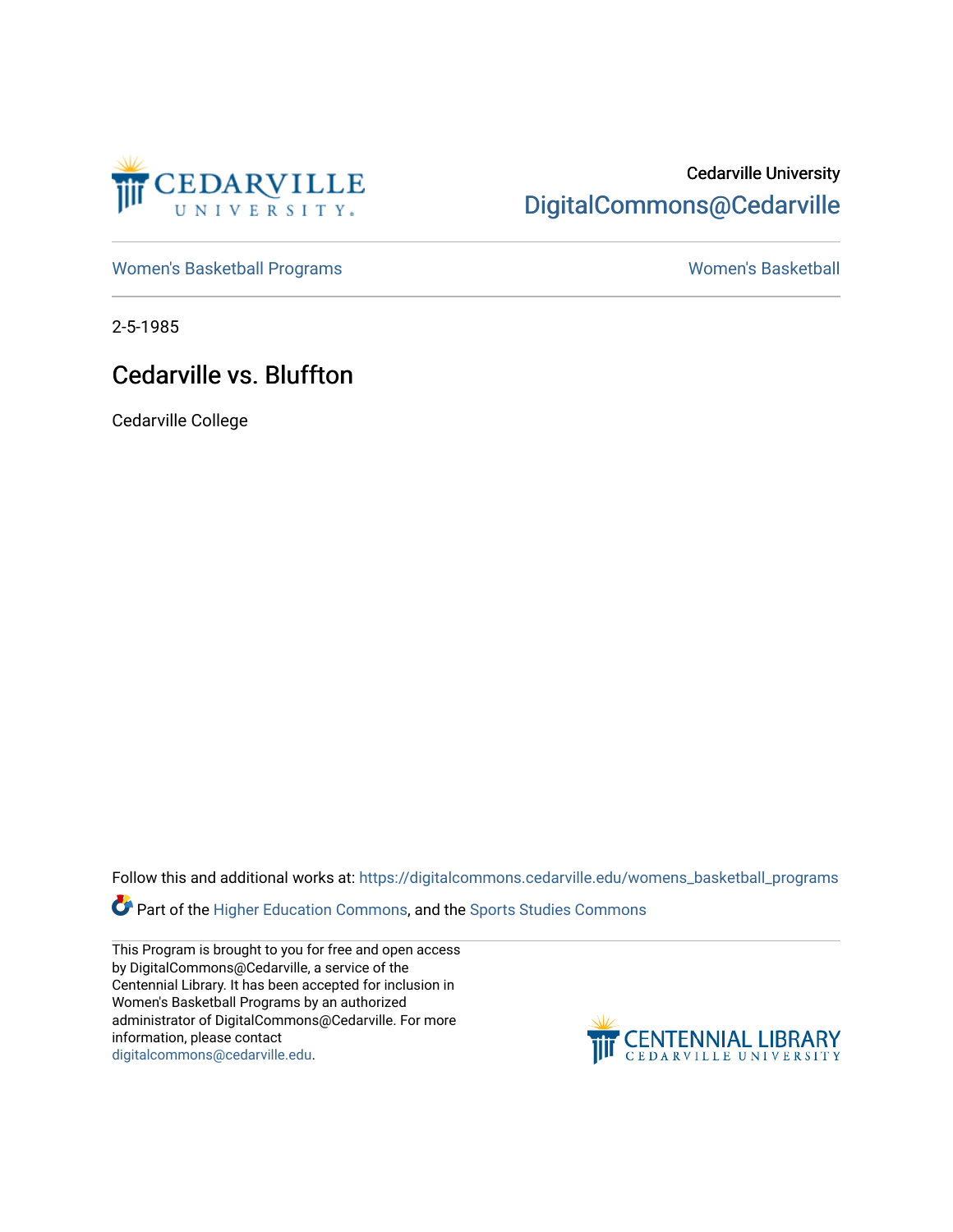

# CEDARVILLE COLLEGE

VS. BLUFFTON COLLEGE

FEB. 5, 1985  $5:15 P.M.$ ATHLETIC CENTER

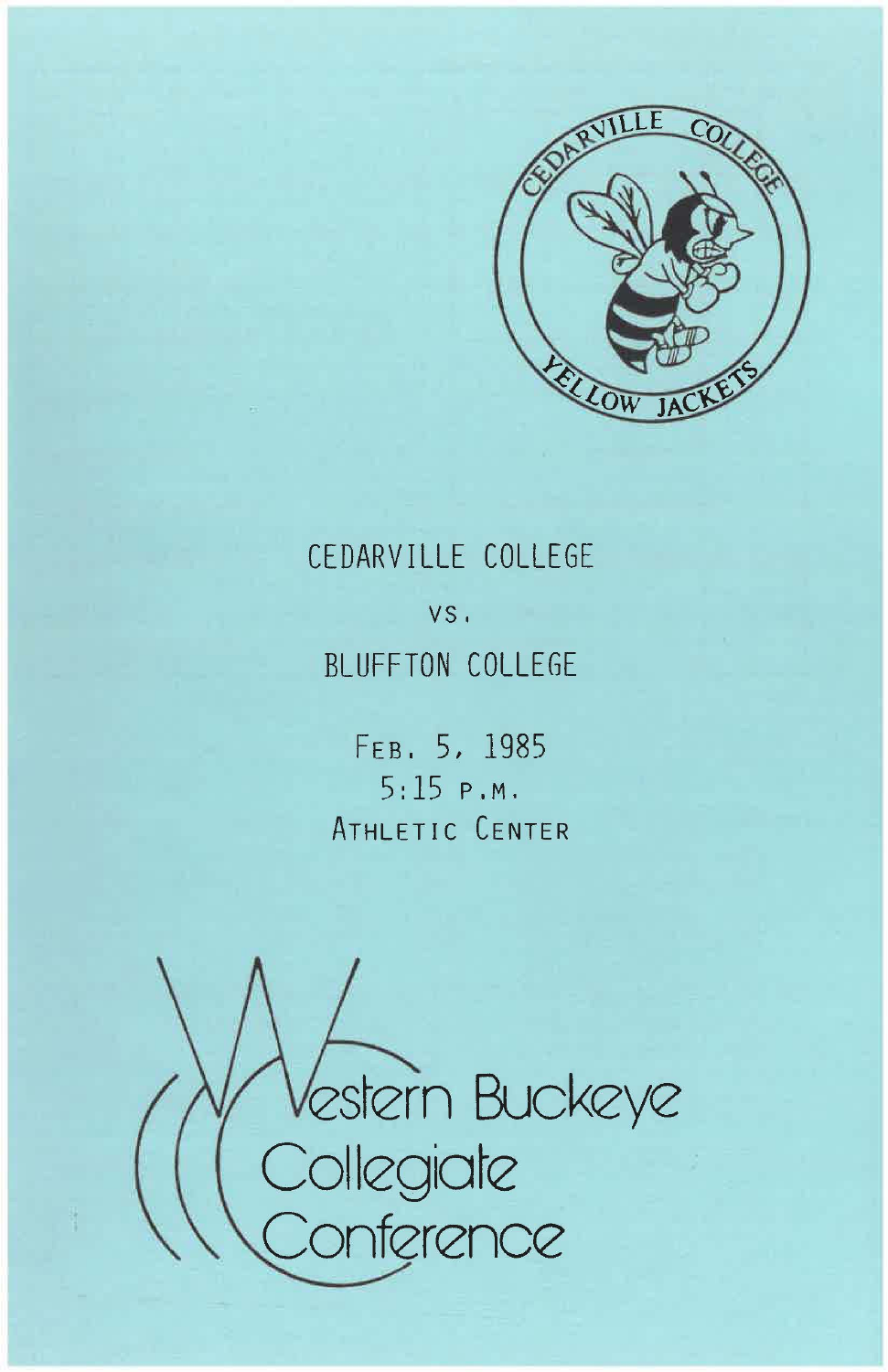| Pos. | No. | Player | <b>Field Goals</b>                  | Free Throws                         | Personals           |
|------|-----|--------|-------------------------------------|-------------------------------------|---------------------|
|      |     |        | $1-2-3-4-5-6-7-8-9$                 | $1-2-3-4-5-6-7-8-9$                 | $1 - 2 - 3 - 4 - 5$ |
|      |     |        | 10-11-12-13-14-15                   | 10-11-12-13-14-15                   |                     |
|      |     |        | 16.17.18.19.20                      | 16-17-18-19-20                      |                     |
|      |     |        | $1.23 - 4.56 - 7.89$                | $1 - 2 - 3 - 4 - 5 - 6 - 7 - 8 - 9$ | $1 - 2 - 3 - 4 - 5$ |
|      |     |        | 10.11.12.13.14.15                   | 10-11-12-13-14-15                   |                     |
|      |     |        | $16 - 17 - 18 - 19 - 20$            | 16-17-18-19-20                      |                     |
|      |     |        | $1.2 - 3.4 - 5.6 - 7.8 - 9$         | $1 - 2 - 3 - 4 - 5 - 6 - 7 - 8 - 9$ | $1 - 2 - 3 - 4 - 5$ |
|      |     |        | 10-11-12-13-14 15                   | 10 11 12 13 14 15                   |                     |
|      |     |        | 16-17-18-19 20                      | 16-17-18-19-20                      |                     |
|      |     |        | $1 - 2 - 3 - 4 - 5 - 6 - 7 - 8 - 9$ | $1 - 2 - 3 - 4 - 5 - 6 - 7 - 8 - 9$ | $12-34-5$           |
|      |     |        | 10-11-12-13-14-15                   | 10-11-12-13-14-15                   |                     |
|      |     |        | 16-17-18-19-20                      | 16-17-18-19-20                      |                     |
|      |     |        | $1.2.3 - 4.5 - 6.7 - 8.9$           | 1.2.34.56.78.9                      | $1.2.3 - 4.5$       |
|      |     |        | $10.11 - 12.13 - 14.15$             | 10-11-12-13-14-15                   |                     |
|      |     |        | 16.17-18-19.20                      | 16.17-18.19.20                      |                     |
|      |     |        | $1.2.3 - 4.5.6789$                  | $1 - 2 - 3 - 4 - 5 - 6 - 7 - 8 - 9$ | $1 - 2 - 3 - 4 - 5$ |
|      |     |        | 10-11-12-13-14-15                   | 10-11-12-13-14-15                   |                     |
|      |     |        | 16-17-18-19-20                      | 16-17-18-19-20                      |                     |
|      |     |        | $1 - 2 - 3 - 4 - 5 - 6 - 7 - 8$     | $1 - 2 - 3 - 4 - 5 - 6 - 7 - 8 - 9$ | $1 - 2 - 3 - 4 - 5$ |
|      |     |        | 10-11-12-13-14 15                   | $10.11 - 12 - 13 - 14 - 15$         |                     |
|      |     |        | 16 17-18-19 20                      | 16-17-18-19 20                      |                     |
|      |     |        | $1.2.3 - 4.5.6.789$                 | 1.2.3.4.5.6.7.8.9                   | $1 - 2 - 3 - 4 - 5$ |
|      |     |        | 10-11-12-13-14-15                   | 10-11-12-13-14-15                   |                     |
|      |     |        | $16-17-18-19-20$                    | 16-17-18-19-20                      |                     |
|      |     |        | $1 - 2 - 3 - 4 - 5 - 6 - 7 - 8 - 9$ | $1-2-3-4-5-6-7-8-9$                 | $1.2 - 3.4 - 5$     |
|      |     |        | 10-11-12-13-14-15                   | 10-11-12-13-14-15                   |                     |
|      |     |        | 16-17-18-19-20                      | 16-17-18-19-20                      |                     |
|      |     |        | $1.2.3 - 4.5 - 6.7 - 8.9$           | $1-2-3-4-5-6-7-8-9$                 | $1 - 2 - 3 - 4 - 5$ |
|      |     |        | $10.11 - 12.13 - 14.15$             | 10-11-12-13-14-15                   |                     |
|      |     |        | 16-17-18-19-20                      | 16-17-18-19-20                      |                     |

## BLUFFTON COLLEGE<br>"Beavers"

| N <sub>0</sub> | PLAYER         | HT I   | YR              | <b>HOMETOWN</b> |
|----------------|----------------|--------|-----------------|-----------------|
| 10             | Beth Crates    | 5'4''  | SR              | Kenton, OH      |
| 14             | Michele Durand | 5'6''  | FR.             | Toledo, OH      |
| 22             | Tony Castillo  | 5'0''  | <b>FR</b>       | Marion, IN      |
| 24             | Suzanne Brown  | 5'8''  | <b>SR</b>       | Antwerp, OH     |
| 30             | Kelley Crouse  | 5'8''  | SR              | Mansfield, OH   |
| 32             | Trish Smith    | 5'10'' | <b>SR</b>       | Bryan, OH       |
| 35             | Terri Blosser  | 5'9''  | SO <sub>2</sub> | Goshen, IN      |
| 40             | Janice Bruner  | 5'10'' | JR              | Pettisville, OH |
| 42             | Tina Verhoff   | 5'10"  | SR              | Kalida, OH      |
| 44             | Cherie Rish    | 5'11"  | <b>FR</b>       | Marion, OH      |
|                |                |        |                 |                 |

HEAD COACH: Kim Fischer

ASST. COACH: Betsy Trame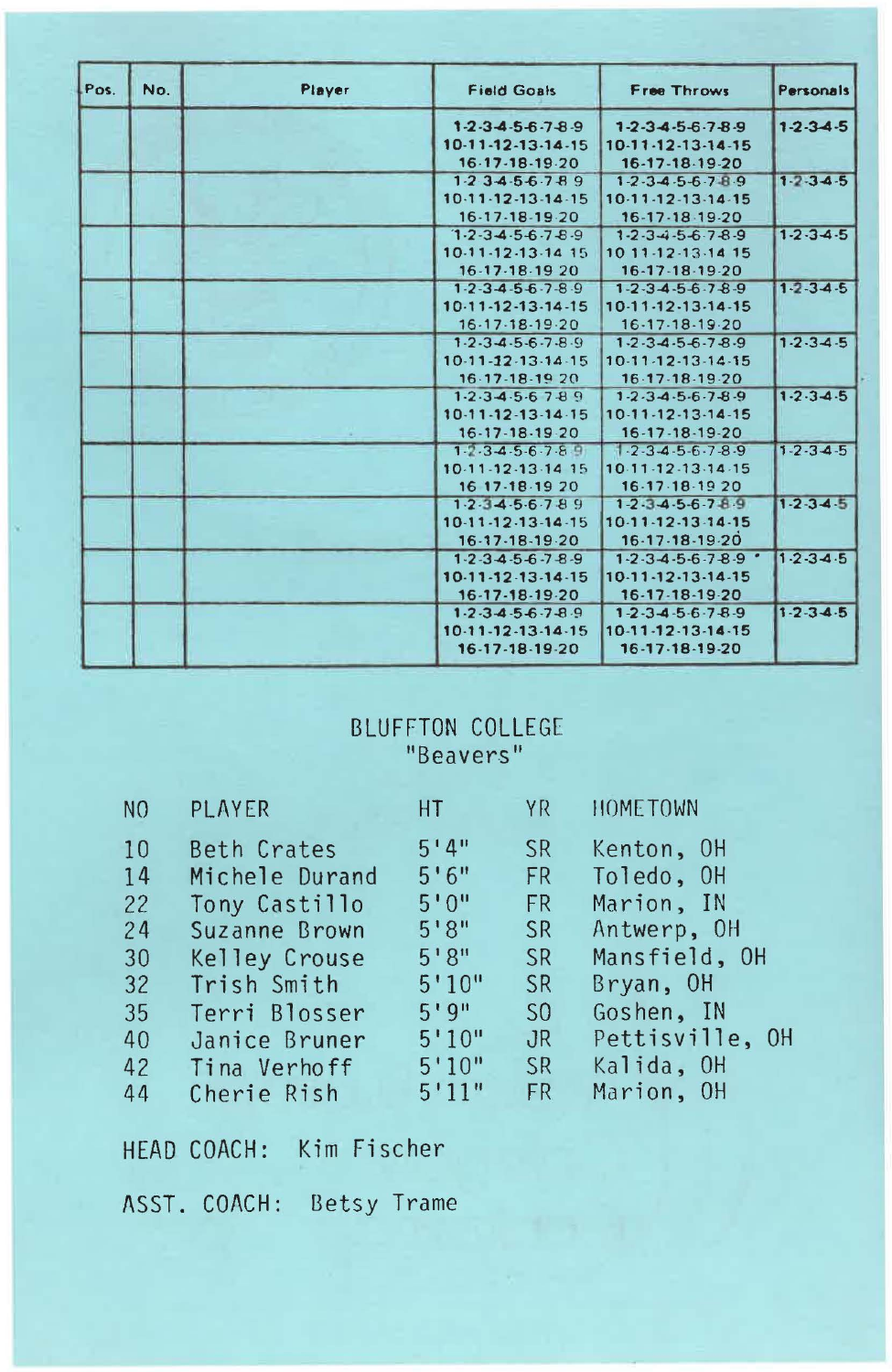| Pos. | No. | Player | <b>Field Goals</b>                            | Free Throws                                         | Personals           |
|------|-----|--------|-----------------------------------------------|-----------------------------------------------------|---------------------|
|      |     |        | $1-2-3-4-5-6-7-8-9$                           | $1-2-3-4-5-6-7-8-9$                                 | $1 - 2 - 3 - 4 - 5$ |
|      |     |        | 10-11-12-13-14-15                             | 10-11-12-13-14-15                                   |                     |
|      |     |        | 16-17-18-19-20                                | 16-17-18-19-20                                      |                     |
|      |     |        | $1 - 2 - 3 - 4 - 5 - 6 - 7 - 8 - 9$           | $1 - 2 - 3 - 4 - 5 - 6 - 7 - 89$                    | $1.2.3 - 4.5$       |
|      |     |        | 10-11-12-13-14-15                             | $10 - 11 - 12 - 13 - 14 - 15$                       |                     |
|      |     |        | 16-17-18-19-20                                | 16-17-18-19-20                                      |                     |
|      |     |        | $1 - 2 \cdot 3 - 4 \cdot 5 - 6 \cdot 7 - 8$ 9 | $1.2.3 - 4.5 - 6.7 - 8.9$                           | $1 - 2 - 3 - 4 - 5$ |
|      |     |        | 10-11-12-13-14-15                             | 10 11 12 13 14 15                                   |                     |
|      |     |        | 16-17-18-19-20                                | 16-17-18-19-20                                      |                     |
|      |     |        | $1 - 2 - 3 - 4 - 5 - 6 - 7 - 8 - 9$           | $1 - 2 - 3 - 4 - 5 - 6 - 7 - 8 - 9$                 | $1 - 2 - 3 - 4 - 5$ |
|      |     |        | 10-11-12-13-14-15                             | 10-11-12-13-14-15                                   |                     |
|      |     |        | 16-17-18-19-20                                | 16-17-18-19-20                                      |                     |
|      |     |        | $1 - 2 - 3 - 4 - 5 - 6 - 7 - 8 - 9$           | $1 - 2 \cdot 3 - 4 \cdot 5 - 6 \cdot 7 - 8 \cdot 9$ | $1 - 2 - 3 - 4 - 5$ |
|      |     |        | 10-11-12-13-14-15                             | 10-11-12-13-14-15                                   |                     |
|      |     |        | 16-17-18-19-20                                | 16-17-18-19-20                                      |                     |
|      |     |        | $1 - 2 - 3 - 4 - 5 - 6 - 7 - 8 - 9$           | $1 - 2 - 3 - 4 - 5 - 6 - 7 - 8 - 9$                 | $1 - 2 - 3 - 4 - 5$ |
|      |     |        | 10-11-12-13-14-15                             | 10-11-12-13-14-15                                   |                     |
|      |     |        | 16-17-18-19-20                                | 16-17-18-19-20                                      |                     |
|      |     |        | $1 - 3 - 4 - 5 - 6 - 7 - 8 - 9$               | $1 - 2 \cdot 3 - 4 \cdot 5 - 6 \cdot 7 - 8 \cdot 9$ | $1 - 2 - 3 - 4 - 5$ |
|      |     |        | 10-11-12-13-14-15                             | 10-11-12-13-14-15                                   |                     |
|      |     |        | $16.17 - 18.19 - 20$                          | 16.17 18 19.20                                      |                     |
|      |     |        | $1 - 2 - 3 - 4 - 5 - 6 - 7 - 8 - 9$           | $1 - 2 - 3 - 4 - 5 - 6 - 7 - 8 - 9$                 | $1 - 2$ $3 - 4 - 5$ |
|      |     |        | 10.11.12.13.14.15                             | 10-11-12-13-14-15                                   |                     |
|      |     |        | 16-17-18-19-20                                | 16-17-18-19-20                                      |                     |
|      |     |        | $1-2-3-4-5-6-7-8-9$                           | $1 - 2 - 3 - 4 - 5 - 6 - 7 - 8 - 9$                 | 1.2.34.5            |
|      |     |        | 10-11-12-13-14-15                             | 10-11-12-13-14-15                                   |                     |
|      |     |        | 16-17-18-19-20                                | 16-17-18-19-20                                      |                     |
|      |     |        | $1 - 2 - 3 - 4 - 5 - 6 - 7 - 8 - 9$           | 1.2.34.56.78.9                                      | $1 - 2 - 3 - 4 - 5$ |
|      |     |        | 10-11-12-13-14-15                             | 10-11-12-13-14-15                                   |                     |
|      |     |        | 16-17-18-19-20                                | 16-17-18-19-20                                      |                     |

# CEDARVILLE COLLEGE<br>"Yellow Jackets"

| N <sub>O</sub>                    | PLAYER                     | HT     | <b>YR</b>       | <b>HOMETOWN</b>   |  |
|-----------------------------------|----------------------------|--------|-----------------|-------------------|--|
| $\overline{4}$                    | Patti Parker               | 5'6''  | <b>FR</b>       | Bigfork, MT       |  |
| 10                                | Crystal Patrick            | 5'2''  | <b>FR</b>       | Waverly, OH       |  |
| 14                                | Karen Headdings            | 5'8''  | JR              | Halifax, PA       |  |
| 20                                | Ruth Eissens               | 5'8''  | <b>FR</b>       | Fulton, IL        |  |
| 22                                | Sherri Norrick             | 5'7''  | 50 <sup>°</sup> | Winamac, IN       |  |
| 24                                | Jewel Schroder*            | 5'7''  | SR              | Fergus Falls, MN  |  |
| 30                                | Tonya Bumpus               | 5'10'' | <b>FR</b>       | Cumberland, OH    |  |
| 34                                | Stacy McCaskill            | 5'9''  | FR              | North Jackson, OH |  |
| 42                                | Beth Goldsmith             | 5'9''  | JR              | Fort Wayne, IN-   |  |
|                                   | HEAD COACH: Dr. Karol Hunt |        |                 |                   |  |
| ASST. COACH: Diane Lichtensteiger |                            |        |                 |                   |  |
| MANAGER: Kristi Burton            |                            |        |                 |                   |  |

STATISTICIAN: Julie Butler

\* captain